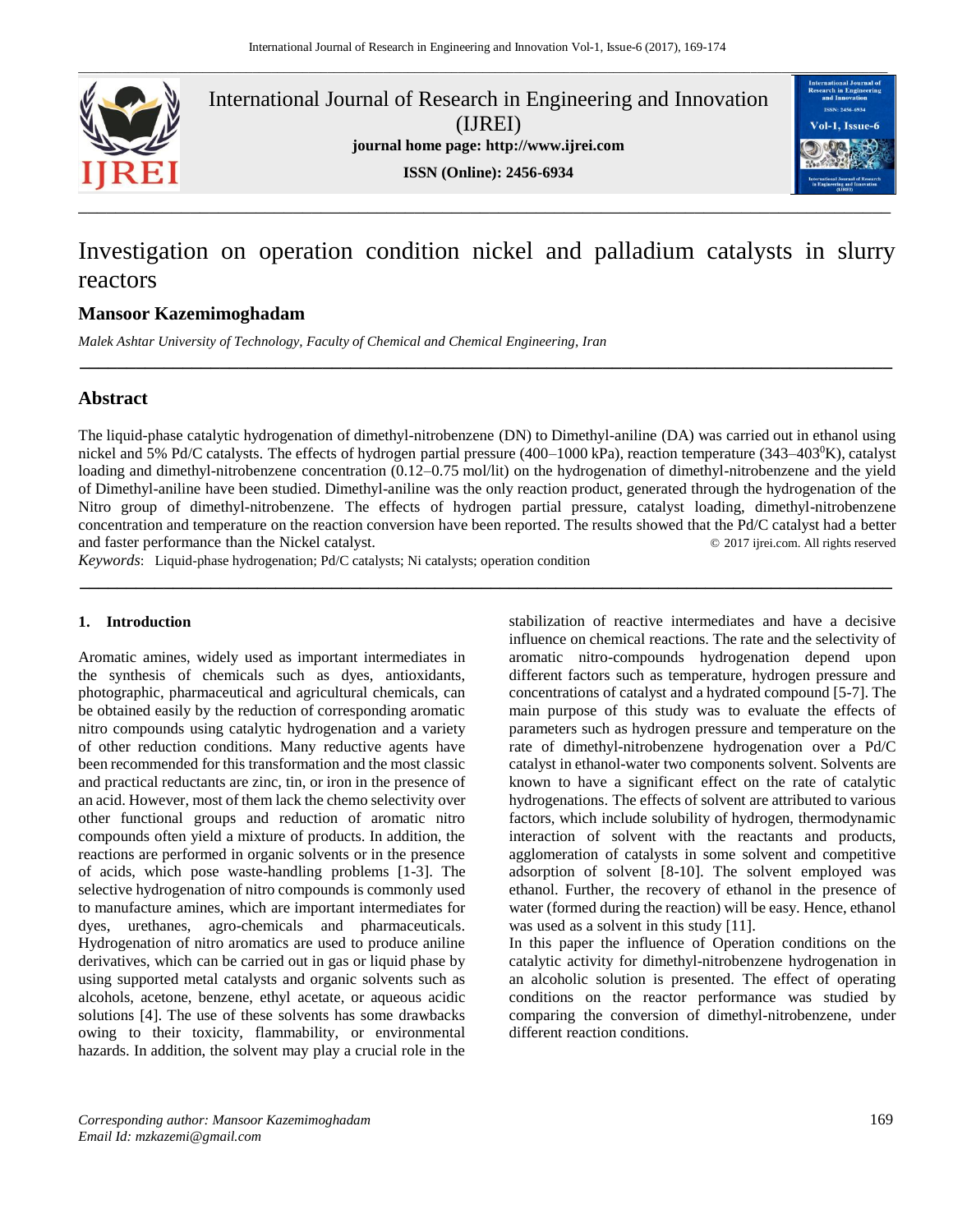# **2. Experimental**

The details of the experimental set-up, experimental procedures and analytical techniques are presented in this section.

# *2.1 Materials*

All the chemicals used were purchased from Pure Chemicals and used without further purification. Dimethyl-nitrobenzene was used. A 5 wt. % Pd/C catalyst and A 40 wt. % Ni catalyst on alumina-silicate support used to reduction of dimethylnitrobenzene. The average size of Ni particles obtained was shown to be 50µm. Also, the average size of Pd/C particles obtained was shown to be 10µm. dimethyl-nitrobenzene, ethanol, and distillated water used were of laboratory reagent grade. Hydrogen (cylinder purity 99.98%) was used.

#### *2.2 Experimental set-up*

The hydrogenation process was carried out in an isothermal 6L stainless steel autoclave, which allows isothermal conditions due to a heating jacket (Fig. 1). The reactor having a diameter of 200 mm (impeller diameter 80 mm) was equipped with an electrically heated jacket, a turbine agitator and a variablespeed magnetic drive ensuring zero leaks. The temperature and the speed of agitation were controlled by means of a controller. The gas inlet, gas release valve, cooling water feed line; pressure gauge and rupture disk were situated on top of the reaction vessel. The liquid sample line and the thermocouple well were immersed in the reaction mixture. The reactor was also provided with a cooling coil. In order to ensure good bubble dispersion, the gas injection is performed through a plunging tube whose exit opening is placed right below the agitation mobile. The hydrogen was supplied at the same rate that it was consumed under isobaric reaction conditions. The samples for the analyses were drawn via a sampling tube. The experiments were carried out using the following procedure; first, DN (99 %) was dissolved in a mixture of 91 %wt of Ethanol (99.9 %) and 9 %wt distilled water. The reactor was filled with 3500 ml solution and the solid catalyst (from 20 to 60 g) was added. Second, the reaction was initiated by removing the air from the reactor by purging with hydrogen and stirring the solution at 200-800 rpm. The temperature was controlled at 343-403  $K$  and the hydrogen partial pressure was kept constant between 4 and 10 bars. The samples were analyzed by gas chromatography and a FID detector [12-14].

#### **3. Experimental procedure**

The reactor was first charged with appropriate quantities of the dimethyl-nitrobenzene, the solvent and the catalyst. It was then purged with nitrogen, prior to the start of the experiment to ensure an inert atmosphere in the reactor. Hydrogen from the cylinder was introduced into the reactor and nitrogen was replaced with it. All the lines were closed. The reactor contents were heated to the desired temperature.



*Figure 1: Experimental set-up for the liquid hydrogenation of dimethyl-nitrobenzene*

The autoclave was then pressurized with hydrogen to get the desired partial pressure of hydrogen. Agitation was then started at the predetermined speed. The consumption of hydrogen due to reaction as well as due to small sampling led to decrease in the total pressure as indicated on the pressure gauge. So, more hydrogen was charged intermittently from the cylinder through manually operated control valve, thus maintaining a constant partial pressure of hydrogen. Samples were withdrawn periodically after sufficient flushing of the sample line with the reaction mixture [15-17].

#### **4. Results and discussion**

Heterogeneous catalytic hydrogenation is a reaction involving gas–liquid–solid-phase operation. Various steps occur in series when a gas–liquid–solid reaction occurs [18]. The minimum speed of agitation used was higher than the minimum speed required for the suspension of the catalyst particles. The following assumption was made while studying the heterogeneous catalytic hydrogenation reactions:

- 1. The activity of the catalyst is maintained throughout in all the experiment, that is, that no poisoning or deactivation of the catalyst occurs.
- 2. Desorption of the products offered no resistance [19].

The main objective of the work was to investigate the effect of following various process parameters on conversion of nitro aromatic to aromatic amine.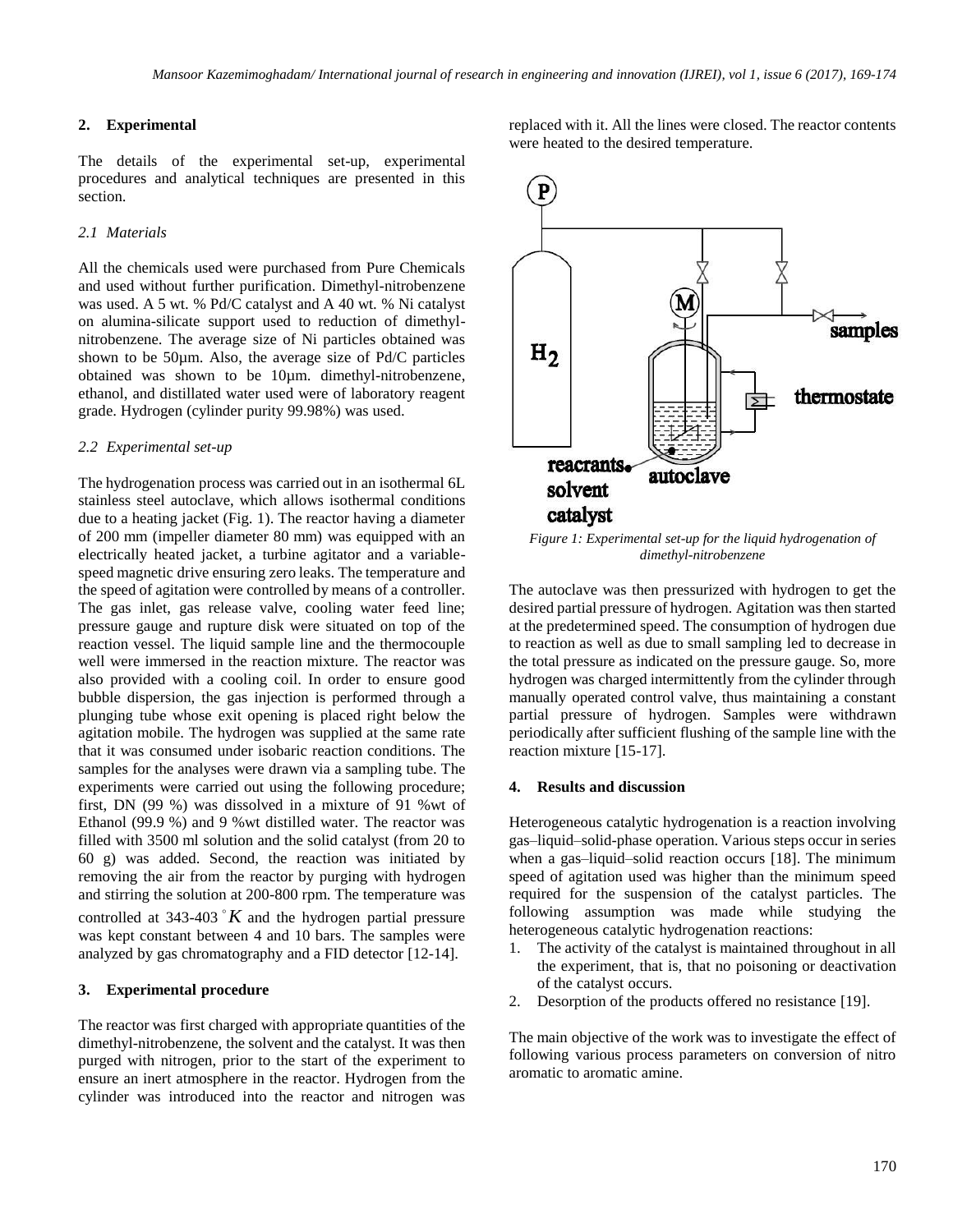## *4.1 Effect of speed of agitation*

The catalytic transfer hydrogenation system is a heterogeneous liquid–solid system. The catalyst was in the solid form. At macroscopic level, the reactant, DN, diffuses from bulk of liquid to the catalyst surface and then through micro-pores of the catalyst until it reaches catalytic active centers. The reaction then takes place between adsorbed DN and hydrogen, which in turn reduces  $NO<sub>2</sub>$  of DN to  $NH<sub>2</sub>$ . All the transport processes of substrate to the active center are in series. Thus the reactant substrate has to overcome two diffusional resistances, namely near liquid–solid interface and then intraparticle diffusion in the bulk of the catalyst. The liquid–solid mass transfer resistance depends upon the intensity of turbulence in the liquid phase, which in turn is a function of speed of agitation in the reactor. Therefore, it was thought desirable to study the effect of the speed of agitation on conversion of DN to DA. Fig. 2 shows, with the increase in speed of agitation from 200 to 800 rpm, the extent of conversion increased from 38.58 to 96.74% (at 4 atm pressure), 49.64 to 98.37 % (at 7 atm pressure) and 60.7 to 100 % (at 10 atm pressure) for Pd/C catalyst. Also, Fig. 2 shows, with the increase in speed of agitation from 200 to 800 rpm, the extent of conversion increased from 38.58 to 96.74% (at 4 atm pressure), 49.64 to 98.37 % (at 7 atm pressure) and 60.7 to 100 % (at 10 atm pressure) for Ni catalyst.

It was observed that the speed of agitation has effect on the conversion below 500 rpm and above this there was no effect of speed of agitation under otherwise identical conditions. Therefore, use of agitation speed more than 500 rpm ensured the absence of diffusional resistances and the reaction was confined to kinetically controlled regime. The experiments were performed at 110 ◦C under reflux condition.





*Figure 2: Evolution of the conversion level at different speed of agitation- (a) Pd/C, (b) Ni*

#### *4.2 Effect of temperature*

Catalytic transfer hydrogenation is highly temperature dependent. The reaction did not proceed at room temperature and at lower temperature partially hydrogenated product was obtained, thus the effect of temperature was studied from 343 to 403<sup>0</sup>K under otherwise similar conditions.The conversion of dimethyl-nitrobenzene increased with increase in the temperature of the reaction. The Fig. 3 shows the evolution of the conversion with time at different reaction temperatures for Pd/C catalyst and Ni catalyst. An important enhancement in the catalytic activity as reaction temperature increases can be noted. However, no changes in the selectivity were detected and only dimethyl-aniline was the product obtained. To study the effect of temperature on conversion of dimethylnitrobenzene, experiments were carried out in the temperature range of 343-403<sup>0</sup> at a substrate concentration of 2 mol/L in ethanol, pressure of 7 bar and a catalyst loading (1% cat/organic phase) with  $3500 \text{ cm}^3$  solution. Fig. 3 shows that with increase in temperature, the conversion increase at all the temperature levels. These results were obtained after 150 min of reaction time. At temperature of  $403\text{°K}$  more than 97% (for Pd/c catalyst) and 95% (forNi catalyst) conversion were obtained at defined conditions.

#### *4.3 Effect of the dimethyl-nitrobenzene concentration*

The effect of dimethyl-nitrobenzene concentration on the hydrogenation rate was examined by using three different dimethyl-nitrobenzene concentrations (0.12, 0.25, 0.37, 0.50, 0.62 and 0.75 mol/lit) in ethanol. Fig. 4 shows, for the Pd/C catalyst, the evolution of the conversion level with time at constant hydrogen pressure (10 bars), temperature  $(363^{\circ} K \text{ and }$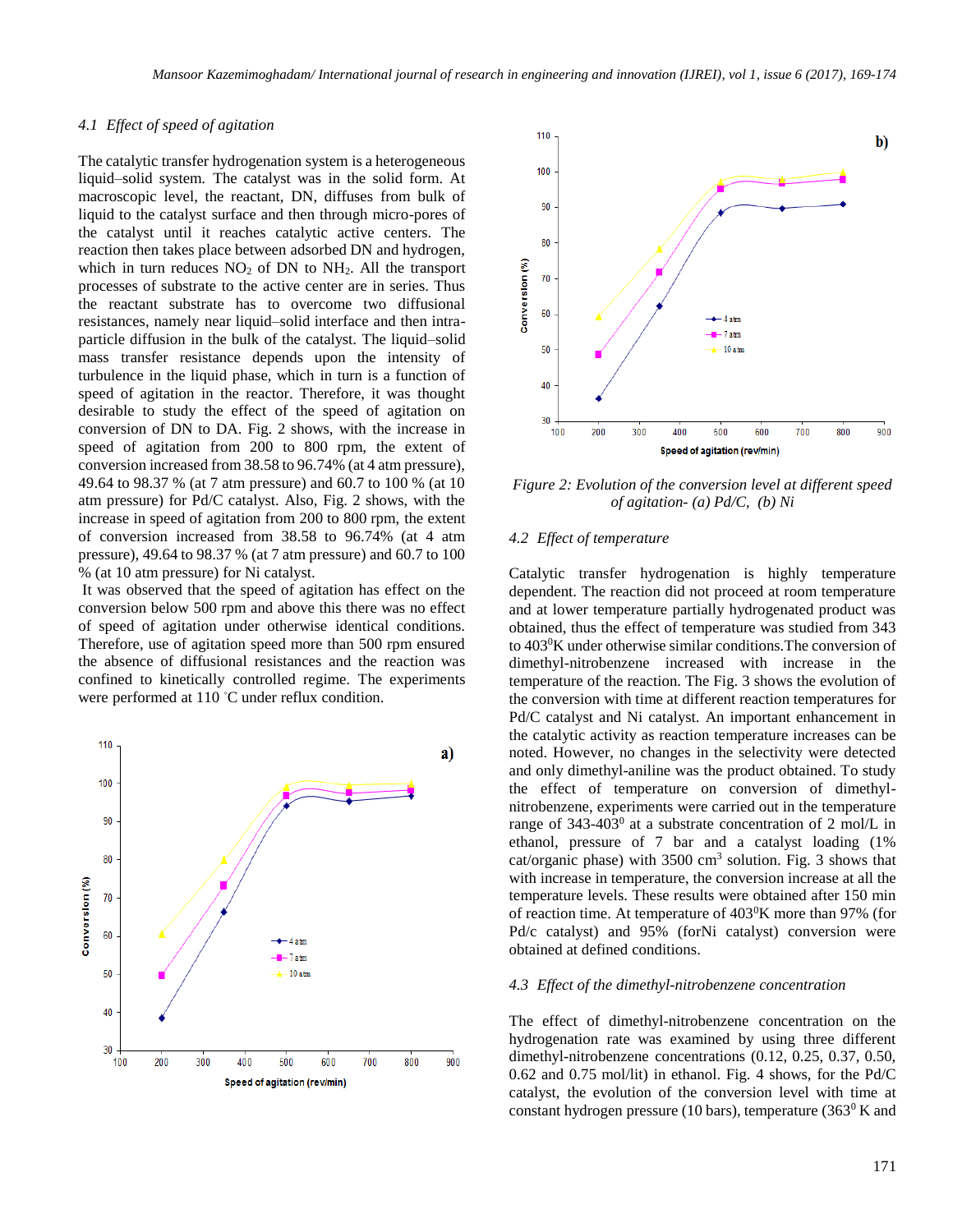weight of catalyst (40 g for Pd/C and 50 g for Ni). Percent conversion was measured using dimethyl-nitrobenzene in the range 1-3 mol in 3500 cm<sup>3</sup> ethanol.



*Figure 3: Evolution of the conversion level with time at different temperature- (a) Pd/C, (b) Ni*

After reaction time of 210 min, it was observed that with an increase in substrate concentration (dimethyl-nitrobenzene) percent conversion increased almost linearly up to 2.7 mol of dimethyl-aniline then surprisingly started decreasing. An increase in the activity as decreasing the dimethylnitrobenzene concentration can be observed. However, if the conversion of the reaction (expressed as the percentage of dimethyl-nitrobenzene hydrogenated in the mixture) is studied as a function of the reaction time, significant changes are observed. At short reaction times, dimethyl-aniline was produced, but at longer reaction times rate of conversion is lower up to reaching a constant value. The higher proportion of dimethyl-nitrobenzene found at lower conversion levels is attributed to the fact that the lower dimethyl-nitrobenzene concentration ratio to catalyst loading is easier to hydrogenate compared to the higher dimethyl-nitrobenzene concentration.



*Figure 4: Evolution of the conversion level with time at different dimethyl-nitrobenzene concentration- a) Pd/C, (b) Ni*

Fig. 4 shows that decrease in dimethyl-nitrobenzene concentration increases the conversion. The conversion is lower at higher dimethyl-nitrobenzene concentration indicating that the rate of dimethyl-aniline formation has a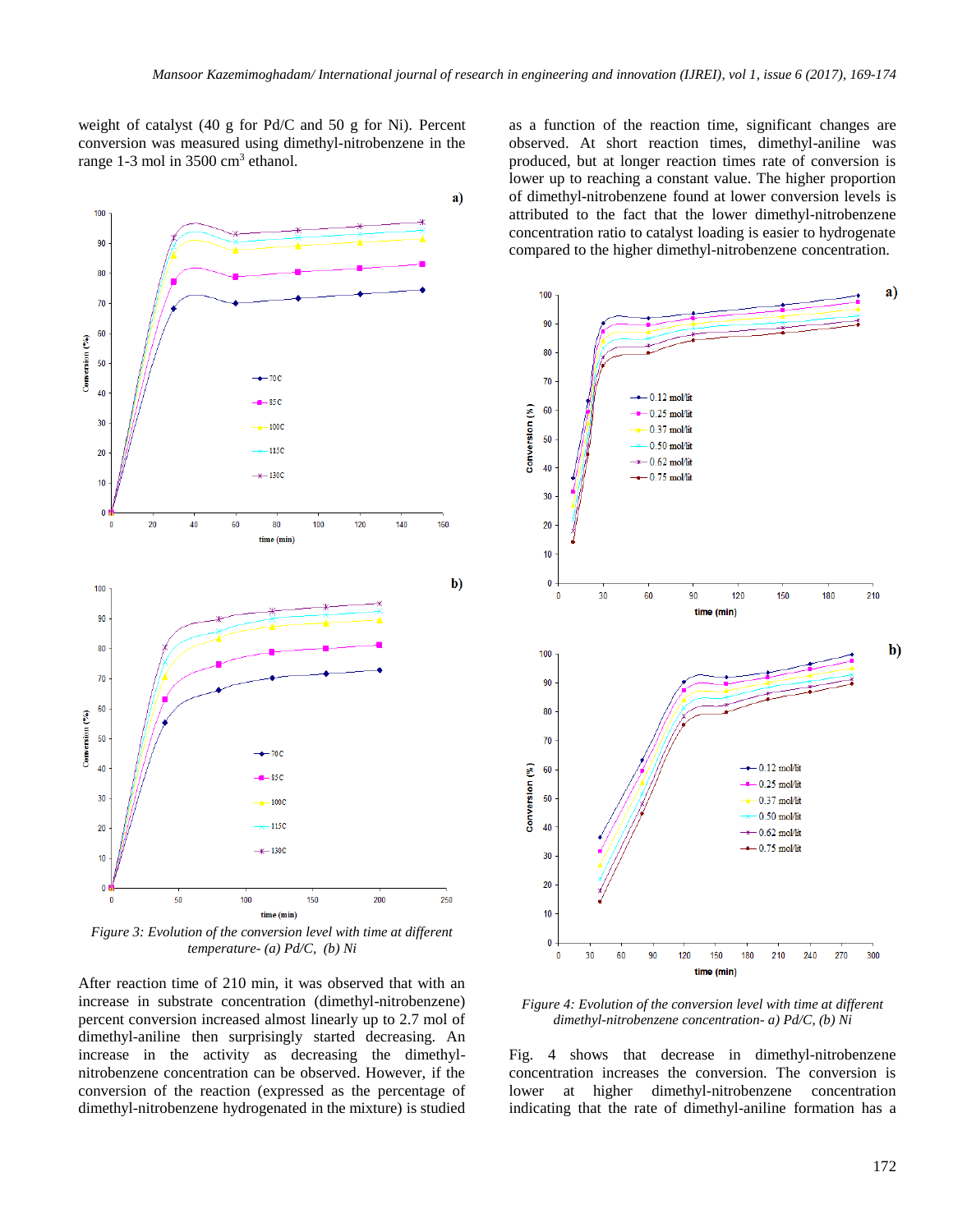dependency on the dimethyl-nitrobenzene concentration. Dimethyl-nitrobenzene concentration was varied from 1.0 to 0.05 mol for the catalytic hydrogenation of dimethylnitrobenzene. We observed that the rate of dimethyl-aniline formation at high concentrations of dimethyl-nitrobenzene is low because of substrate inhibition effect present at such high concentrations. Another reason could be that at such high concentrations, external mass transfer resistance may become significant because of the low solubility of hydrogen at high concentrations of the reactant. Therefore low concentrations (0.25-0.5 mol/l) of dimethyl-nitrobenzene were used for the kinetics studies.



*Figure 5: Dimethyl-nitrobenzene and dimethyl-aniline concentrations in solution verses time of reaction- (a) Pd/C ( b) Ni*

The effect of time on concentration of dimethyl-nitrobenzene and dimethyl-aniline is shown in Fig. 5. The dimethyl-aniline concentration increases with decrease in dimethylnitrobenzene concentration with time. The rate was also reported as proportional to the concentration of dimethylnitrobenzene for its reduction with hydrogen. As can be seen, the reaction rate in palladium catalyst is higher than nickel catalyst. Also, the time to achieve high conversion rates for palladium catalyst is shorter.

#### *4.4 Effect of catalyst concentration*

The effect of catalyst (Pd/C and Ni) concentration on conversion of dimethyl-nitrobenzene was studied in the concentration range of 0.00268–0.00805 mol/lit (Pd/C) and 0.00403–0.00939 mol/lit (Ni) of organic phase, while keeping the other experimental conditions constant as shown in Fig. 6.



*Figure 6: Evolution of the conversion level with time at different weight of catalyst- (a) Pd/C, (b) Ni*

The conversion increased with increase in [catalyst], which is due to the proportional increase in the number of active sites. From the results obtained we can say that as the concentration